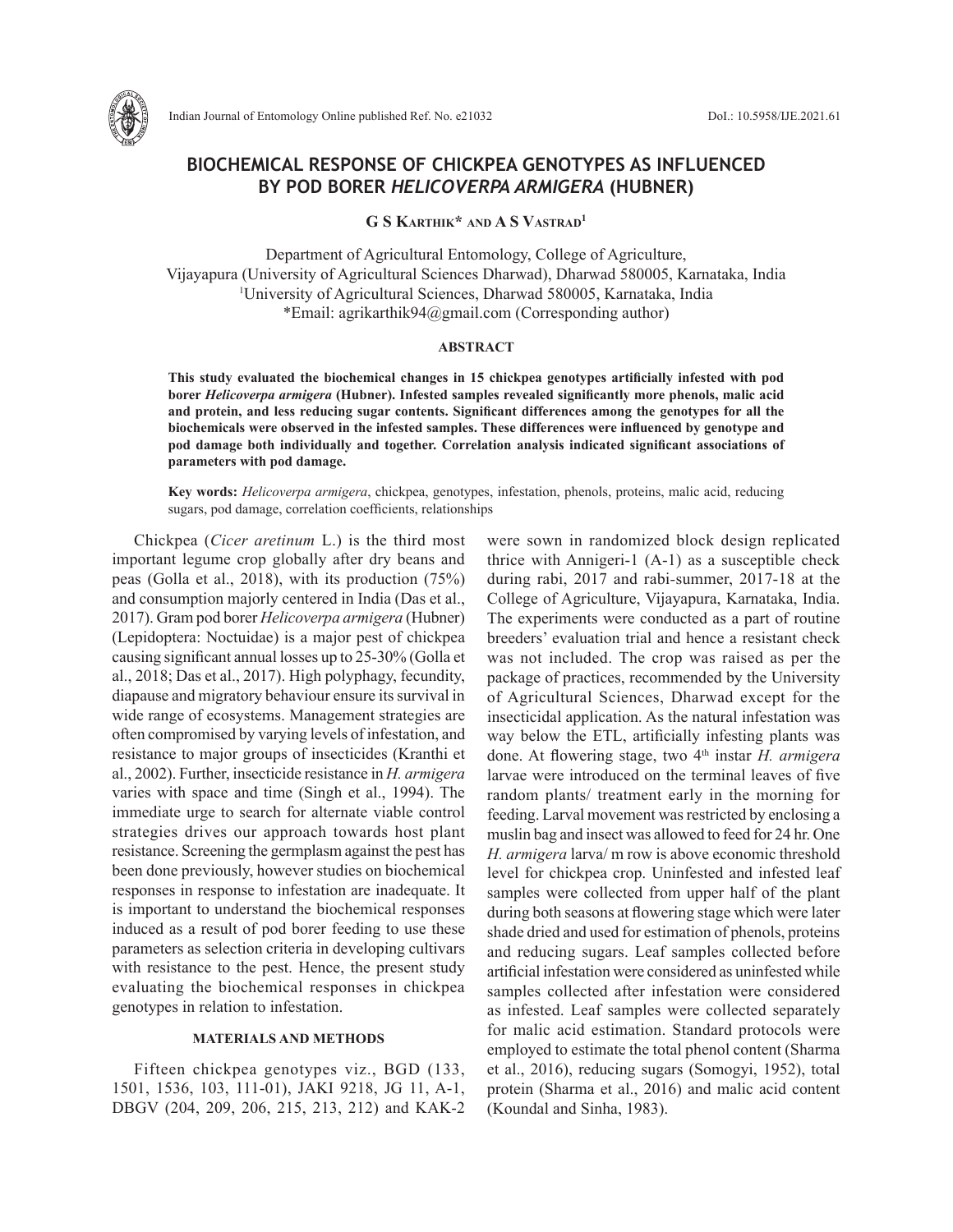At harvest, number of damaged pods was recorded on ten random plants/ treatment. Data on pod damage was subjected to arc sine transformation. The data on all the parameters from both seasons were pooled and subjected to one way ANOVA followed by Tukey HSD test ( $p = 0.05$ ). Further, the individual and combined effect of genotype and pod damage on various biochemical parameters was analyzed. Paired t-test was conducted to test the significant differences between uninfested and infested samples. Correlation coefficients between pod damage and biochemical parameters were conducted for individual genotypes to know the effect of infestation on damage responses. The data analysis was done in R software (4.0).

## **RESULTS AND DISCUSSION**

The data presented in Fig. 1 represents the pooled mean of both the seasons. Significant differences can be observed in all the biochemical components between uninfested and infested samples. Feeding by *H. armigera* resulted in significantly less reducing sugars ( $t= 15.38$ ; df = 89;  $p < 0.05$ ) with enhanced phenols ( $t$ = -11.5; df = 89; p< 0.05), malic acid ( $t$ = -9.9; df = 89;  $p < 0.05$ ) and protein contents (t= -7.57;  $df = 89$ ;  $p < 0.05$ ) compared to uninfested samples. No significant differences were observed among genotypes in uninfested samples. Induced biochemical defense is

the most active and dynamic form of defense ensuring sufficient protection to the host against herbivory. Among the fifteen genotypes, evaluated for induced resistance against *H. armigera*, revealed that maximum phenol production was triggered in BGD 111-01 followed by DBGV 215 which were significantly more. These were significantly negatively correlated with pod damage ( $r = -0.85$  in BGD 111-01 and  $r = -0.83$  in DBGV 215). The least response to damage was noticed in BGD-103, BGD-133, BGD-1501 and KAK-2. Phenols constitute one of the most common, important and extensively studied groups of compounds with a major role in providing resistance (Sharma et al., 2009; War et al., 2013; War et al., 2015). They act as first line of defense by reduction of reactive oxygen species (ROS) produced as a result of insect herbivory ultimately leading to the activation of defensive enzymes (Maffei et al., 2007; Meitei et al., 2018).

Irrespective of the genotype, infested plants revealed maximum phenol contents than the corresponding uninfested plants. This suggested their role in providing protection against ROS-induced damage due to pest infestation (Sharma et al., 2016). Further, oxidation of phenols results in quinone production which inhibits protein digestion in insects (Kaur et al., 2015; Sharma et al., 2016; War et al., 2012). Accumulation of phenols (Sharma et al., 2009), qualitative and quantitative



Fig. 1. Biochemical changes in leaves of uninfested and *H. armigera* infested chickpea genotypes. A) Phenols (mg GAE/ g); B) Malic acid (%); C) Proteins (mg/ g) and D) Reducing sugars (mg/ g); Error bars represent SEm.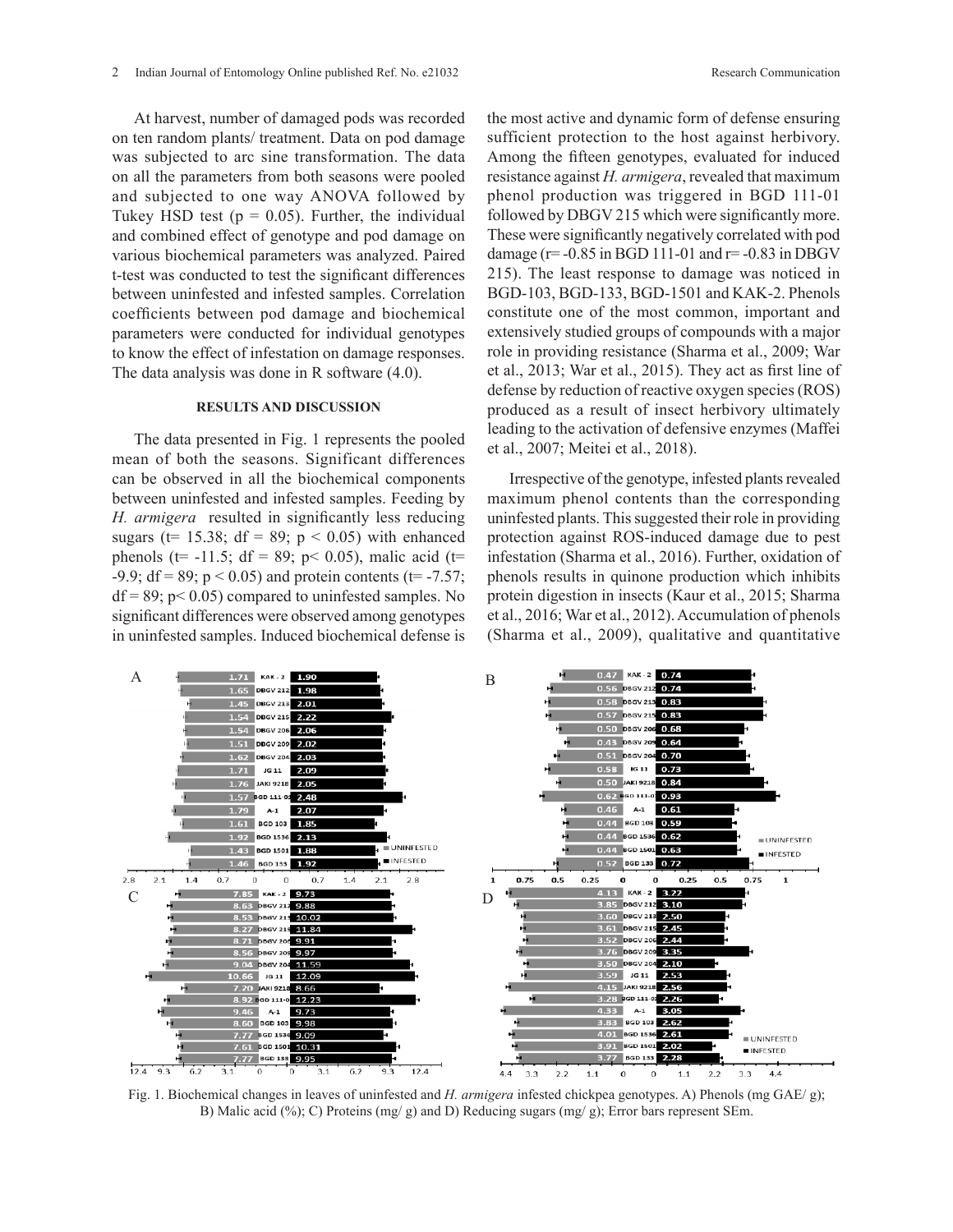changes in its contents in response to infestation is well known (Maffei et al., 2007). An increased production of phenols in infested leaves is in agreement with earlier reports in chickpea (War et al., 2011; Sharma et al., 2016; Kaur et al., 2017; Kaur et al., 2017b) pigeon pea (Green et al., 2003; Sharma et al., 2009; Sahoo and Patnaik, 2003) and many other plant systems (Rani and Jyothsna, 2010; Senguttuvan and Sujatha, 2000).

Similarly, malic acid content was significantly high in BGD 111-01 and exhibited significant negative correlation with pod damage  $(r= -0.84)$ . Moderate to low response was noticed in JAKI-9218, DBGV-213, 215. Lowest production of malic acid in response to damage by *H. armigera* was noticed in BGD-103 which was below than susceptible check  $(A - 1)$ . Malic acid and oxalic acid constitute the major components in the exudates of chickpea leaves. Significantly higher amount of malic acid in infested leaves indicate its role in host defense. Malic acid might have a detrimental effect on the pest mediated through ovipositional antixenosis and antibiosis. The present results are in accordance with previous studies indicating malic acid as a source of resistance (Sharma et al., 2016; Cowgill and Lateef, 1996; Simmonds and Stevenson, 2001; Devi et al., 2013). On the contrary, some genotypes with considerable amounts of malic acid also suffered from relatively more pod damage suggesting that malic acid alone might not be the source of resistance (Bhagwat et al., 1995).

Significantly high protein content was observed in BGD-111-01, JG-11 and DBGV-215 genotypes showing significant negative correlation with pod damage  $(r = -0.81, -0.84, and -0.81$  respectively). Least response was observed with JAKI-9218 ( $r = -0.84$ ) and other genotypes responded moderately to infestation. A protein mediated defense is one of the most important and widely studied defense mechanism in plants against insects (Chen et al., 2009). Increased protein content in the infested samples could be explained by the plant requirement in synthesizing defensive enzymes and other non-enzymatic proteins in large quantities in response to infestation (Chen et al., 2009; War et al., 2012; War et al., 2015). These proteins might show antifeedant property against insects. Significantly higher amount of protein in insect infested plants confer stronger resistance against the pest. The present data on accumulation of proteins and their role in resistance confirms the earlier results (War et al., 2011; Kumar, 2017) and other crops (Chen et al., 2011; War et al., 2012; Prasad, 2015).

In response to pod borer feeding, DBGV-209 revealed maximum reducing sugar content followed by KAK-2 which were significantly positively correlated with pod damage ( $r= 0.94$  in DBGV-209 and  $r= 0.86$  in KAK-2) while BGD-1501 revealed the least reducing sugar content. Lesser reducing sugars in infested plants can be attributed to more foliar damage due to herbivory ultimately reducing the sugar contents. Similar results were also reported by Savitri, (2016) and Sharma et al. (2016) in chickpea; and Sahoo and Patnaik (2003) and Sharma et al. (2009) in pigeonpea. All the biochemical parameters were significantly influenced by genotype and pod damage both individually and when considered together (Phenols: F-value: Genotype = 8.64\*\*\*, Pod damage =  $76.56***$ , Genotype x Pod damage =  $4.12***$ ; Malic acid: F-value:  $G = 3.54***$ ,  $PD = 44.82***$ ,  $G \times PD =$ 2.86\*\*; Proteins: F-value:  $G = 6.2$ \*\*\*, PD = 10.94\*, G x PD=  $8.77***$ ; Reducing sugar: F-value:  $G = 9.3***$ , PD  $= 6.0^{\circ}, G \times \text{PD} = 10.53^{***}$ ). Significant differences were observed in biochemical composition among various genotypes which indicate the ability of the genotypes to induce better damage responses as a result of pod borer feeding. It is possibly due to differences in innate nature of genotypes.

Among the genotypes, maximum pod damage was observed in BGD-103 followed by A-1 while BGD-111-01 was with the least pod damage, and significantly different from others. BGD-111-01 was superior in response to infestation followed by DBGV-215 with significantly more phenols, malic acid and proteins. BGD-103 and KAK-2 showed poor response to damage along with susceptible check (A-1) with lower phenols, malic acid and proteins and with higher reducing sugar content. Thus, the present study reports significant differences in biochemical parameters in various chickpea genotypes. Genotypes BGD-111-01 and DBGV-215 responded well to pest infestation by production of anti-nutrition factors and were found superior compared to other genotypes and hence can be used for developing resistant cultivars or as a source of resistance.

## **ACKNOWLEDGEMENTS**

The authors thank Dr Vinod S Kukanur (ICRISAT, Hyderabad) for his help and guidance in the preparation of manuscript. Thanks to Dr M K Berwal (ICAR-CIAH, Bikaner) for help in statistical analysis.

## **REFERENCES**

Bhagwat V R, Aherkar S K, Thakare H S. 1995. Screening of chickpea (*Cicer arietinum* L.) genotypes for resistance to pod borer,